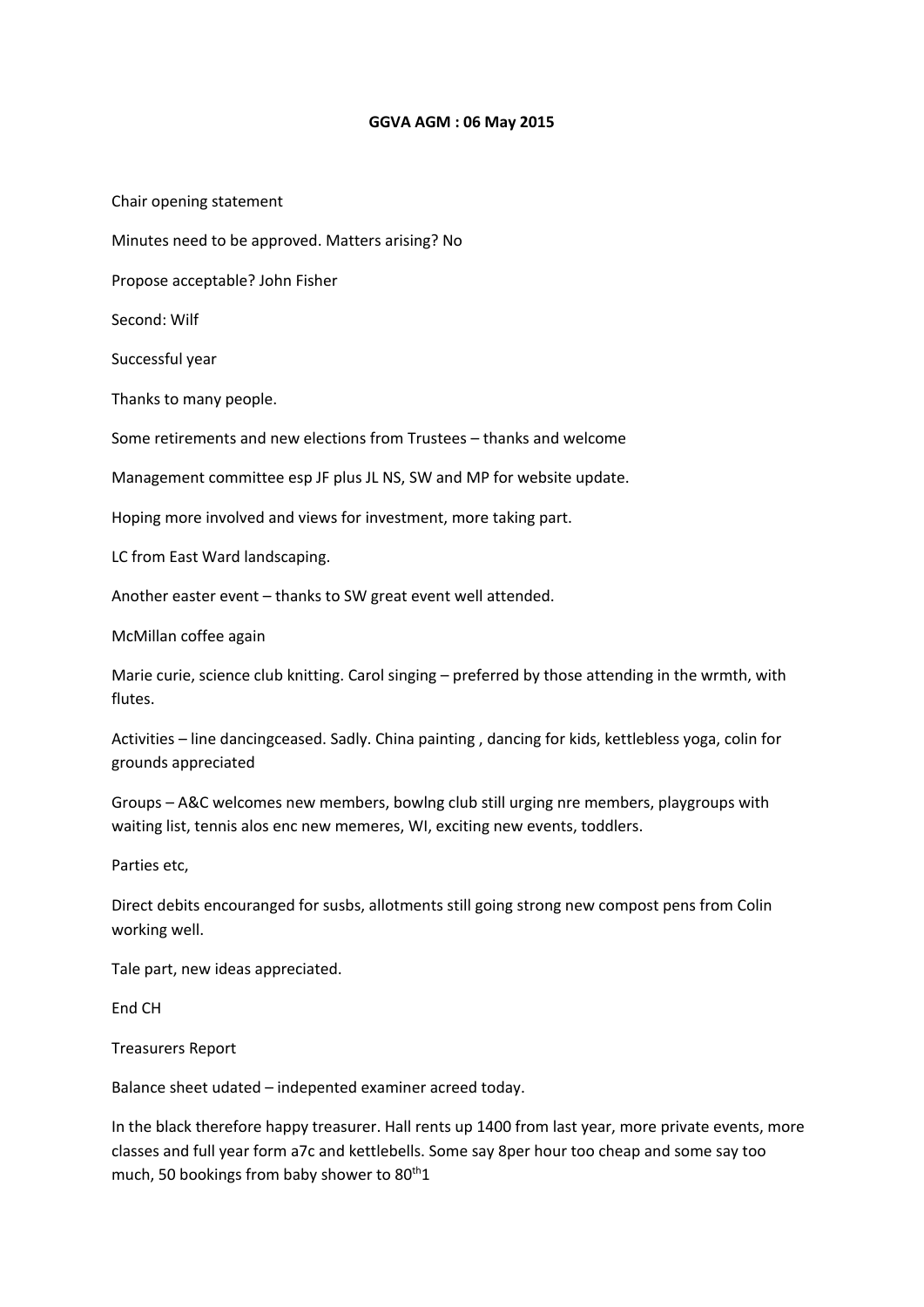150 houses have contributed, some no answers or tennents or not home, no cash. Associate member pay 1per head and music licence calc on membership fees and not donations, so split to show donations to pay lower fee.

Findsrainis – stopped now as building pays for site.

Election – support from three councillors appreciated and made a great difference, esp when some intolerance from other areas in the ward. Current situation cant rely on granst for ever and so need to become self sufficient. (keep applying don't worry – HG)

Bowling onw water – metered sep

Maintenance up as varnished the windows and doors eps on south site, lightbulbs replaced by electrician, and intermittent fault in main oven not yet identified.

Grounds costs – grass and hedge cutting – looks good. Colin

One off costs – storeroom shelving and bxcing in and waste far away so moved an put in new gate to allow access to compost.

3 year contract finished for electric so more on renewal, however lless used therefore saving there.

Insurance – co changed was for bowls and tennign club, with each extra activity covered separately, now have a village hall policy that now includes corts etc and therefore better deal. 2800 to 1700.

4700 better off. More work poss move shildren play aea in grassed area to sove access of children to bolwing green. Repairs to fence from wind from feb also required. Maintain rents – not put up, should pay to run site.

Q: Tennis lady from beechwood Fences done soon? Last week but was away so sooon. JF

Eleciton – existing vacancy plus treasurer – repappointnetn acceptable.

JF election - GV - prposed

Margaret Owens – seconded

Realleced.

Vacancy – any

Jacky Fender – agreed to be prposed – Susan woods proposed.

Chris walker seconded

Sectional member for each group – can this be acceptable – none against 20 on lfoor plus HGallegher.

Names and addresses to Susan woods if interested in gardening.